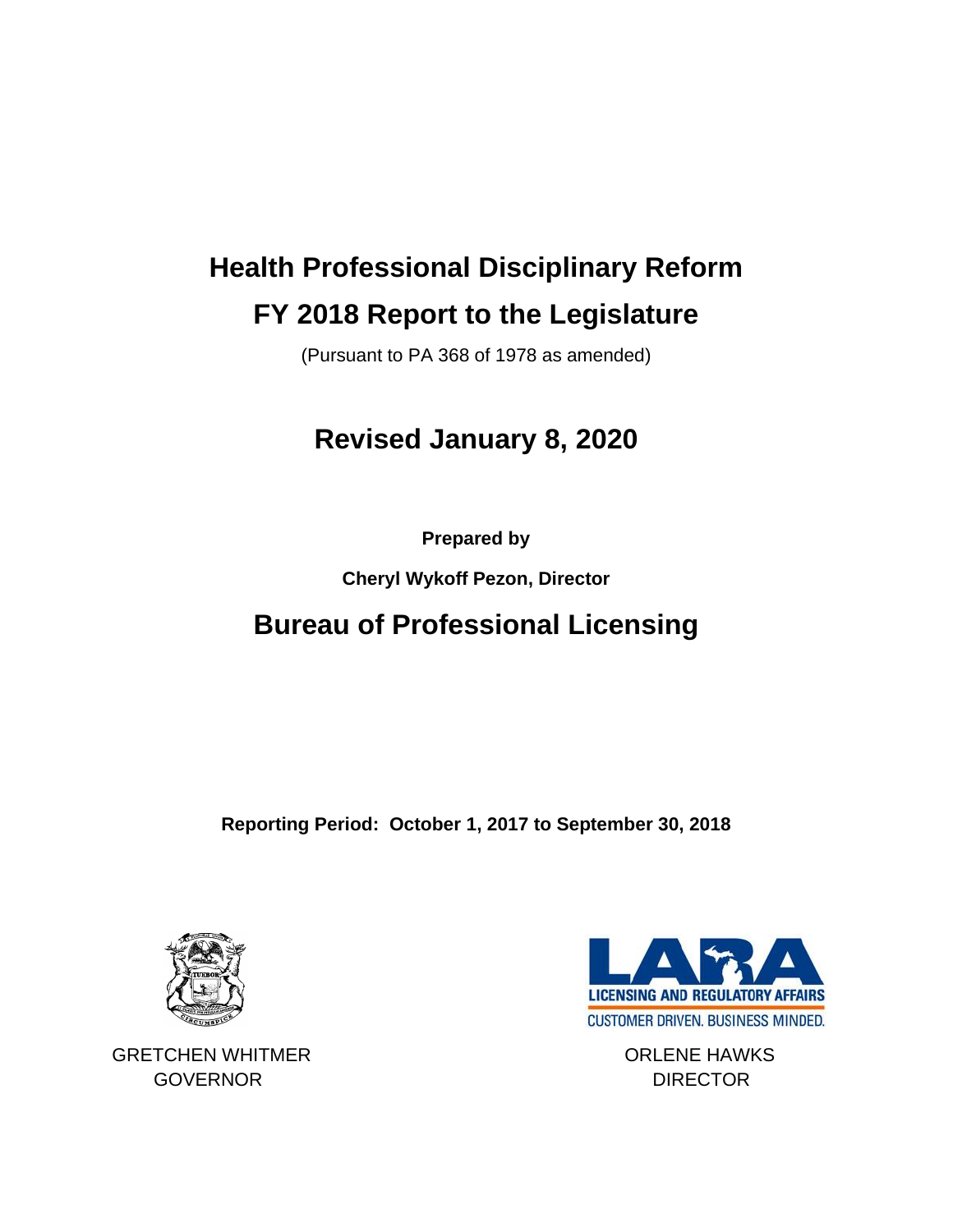#### **Table of Contents**

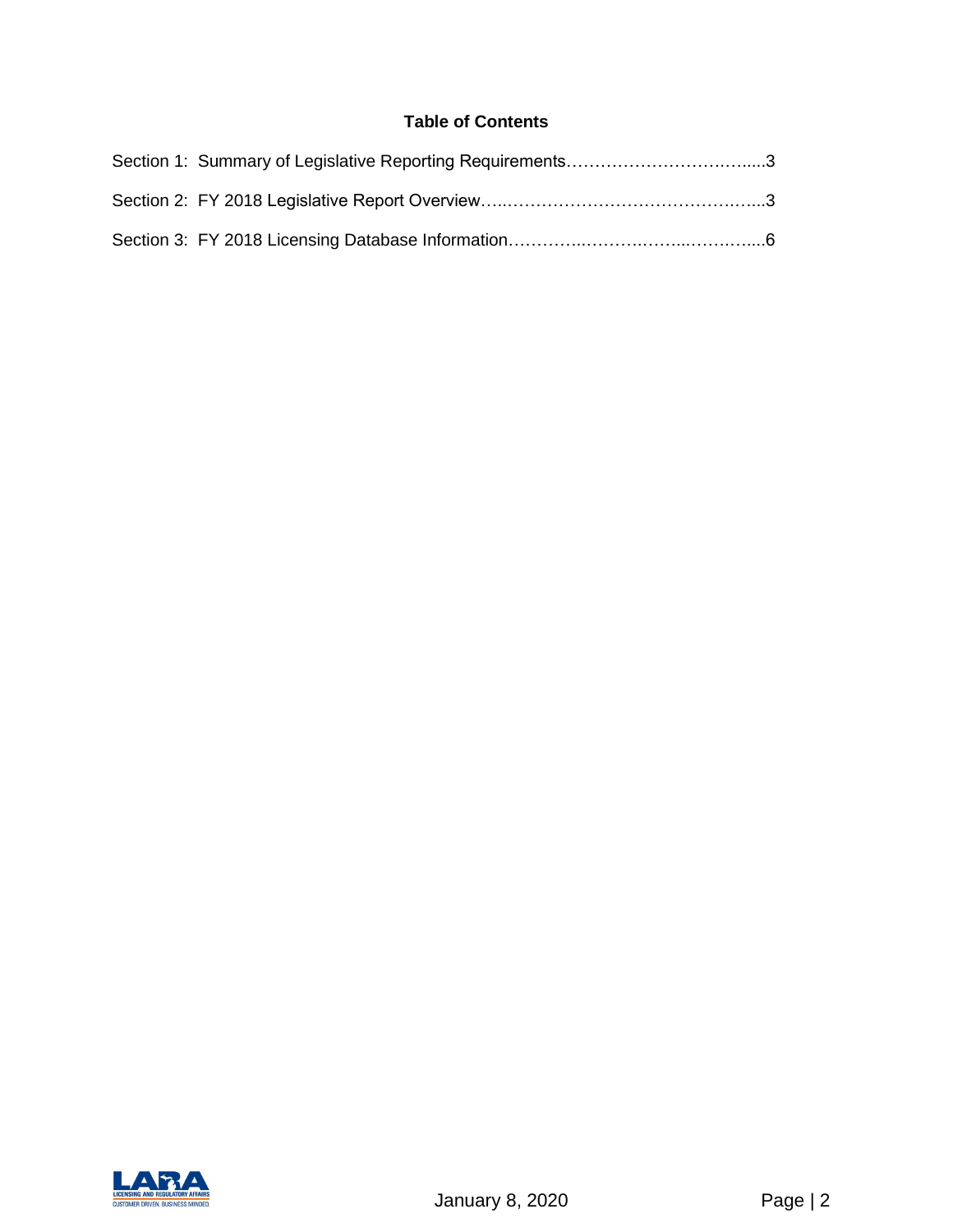#### **Section 1: Summary of Legislative Reporting Requirements**

The reports in Section 2 and Section 3 fulfill the legislative reporting requirement pursuant to MCL 333.16241 (8) (a), (b), (c), (d) and (e). These regulations require the Bureau of Professional Licensing to report the following regarding disciplinary actions taken against health professional licensees:

- Allegations Received
- Investigations Authorized
- Complaints Issued
- Cases Closed Without Disciplinary Action
- Disciplinary Actions Taken (By Type of Complaint and Health Profession)
- Actions Rendered by Disciplinary Subcommittee or Board
- Number of Cases Granted Extensions
- Recommendations made by Boards and Task Forces

These reports must provide this information as both a summary of all boards combined as well as by each individual board. With respect to cases that were granted extensions, the following is a description of the statutory time frames for processing complaints:

- 1. **Investigation Authorized to Complaint Filed:** This is a 90-day time period set forth in MCL 333.16231(6). Within 90 days after an investigation is initiated, the Department must do 1 or more of the following: issue a formal complaint, conduct a compliance conference, issue a summary suspension, issue a cease and desist order, or dismiss the complaint. One 30-day extension, making a total of 120 days, is allowed during this period.
- 2. **Compliance Conference Held to Hearing Held:** This 60-day time period is set forth in MCL 333.16231a(1) and requires a hearing to be conducted within 60 days after a compliance conference at which an agreement is not reached or after the agreement is rejected by the disciplinary subcommittee.
- 3. **Hearing Record Received by Disciplinary Subcommittee (DSC) to Decision Rendered:** MCL 333.16232(3) requires a disciplinary subcommittee to meet and impose a penalty within 60 days after the receipt of the recommended findings of fact and conclusions of law from a hearings examiner.
- 4. **Investigation Authorized to Disciplinary Subcommittee Rendered Decision:** The entire disciplinary process, from the initiation of an investigation to the final decision by the disciplinary subcommittee, must be completed within one year pursuant to MCL 333.16237(5).

#### **Section 2: FY 2018 Legislative Report Overview**

This report has been prepared pursuant to Public Act 368 of 1978. This act requires that the Michigan Department of Licensing and Regulatory Affairs (LARA) annually report to the legislature all investigations pursued and disciplinary actions taken with health professionals by their respective occupational boards under the provisions of Article 7 and Article 15 of the Public Health Code, per MCL 333.16241 (8) (a), (b), (c), (d) and (e). This information is summarized in Section 3 of this report, which is compiled from the health occupations database used by the

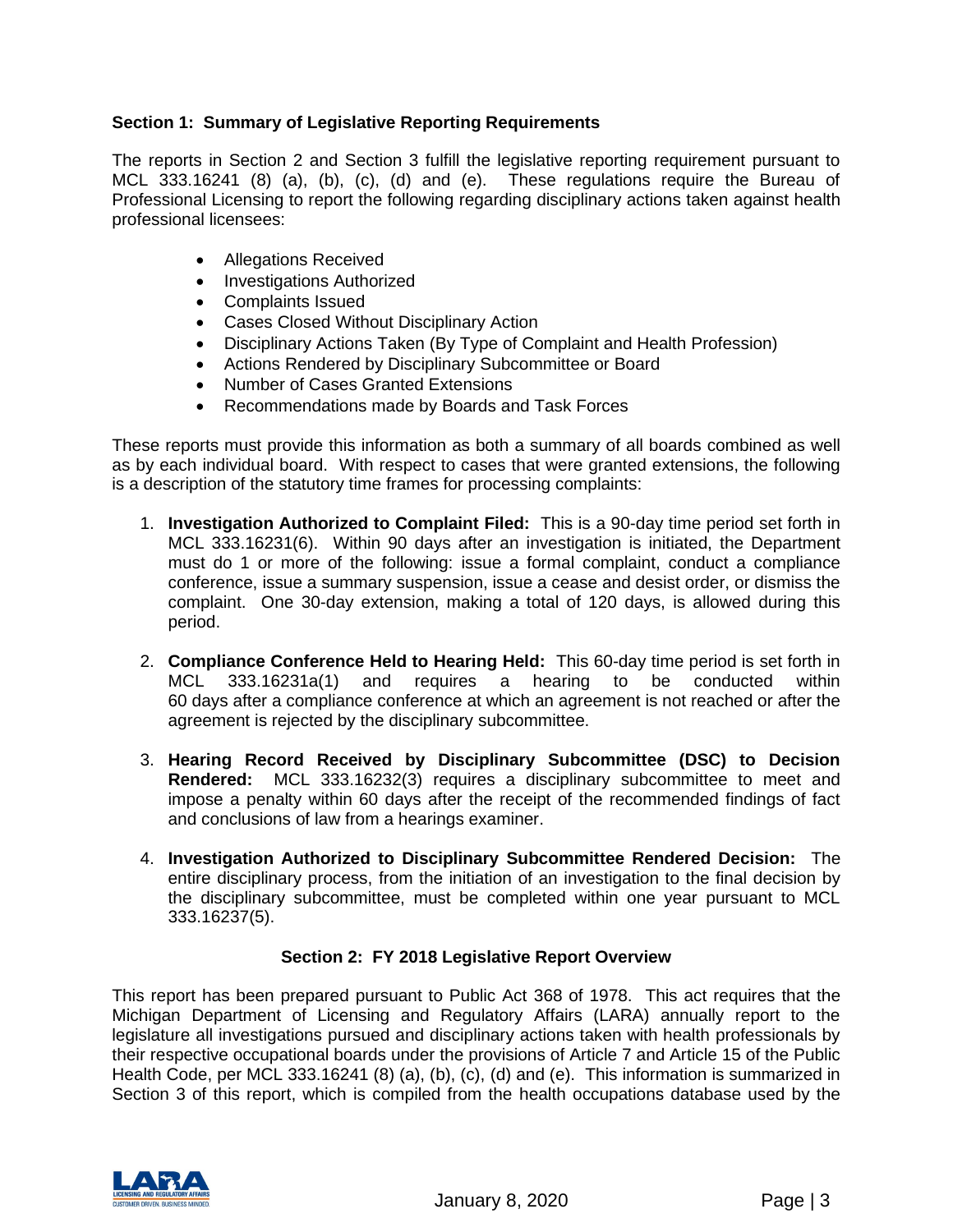Bureau of Professional Licensing (BPL). The *FY 2018 Health Professional Disciplinary Reform Report to the Legislature* reflects actions taken from October 1, 2017 to September 30, 2018 as a result of Michigan's Health Professional Disciplinary Reform Legislation.

#### **FY 2018 Data:**

Below is the FY 2018 data reflecting actions taken by BPL covering the period of October 1, 2017 to September 30, 2018:

- 1. Processed a total of 5,237 allegations (Section 3).
- 2. Out of the 5,237 allegations received in FY 2018, the four most frequent were as follows:
	- Negligence-Incompetence (28%)
	- Sister State Disciplinary Action (14%)
	- No Jurisdiction (9%)
	- Criminal Conviction Other (6%)

The 5,237 allegations received in FY 2018 represent an increase (1083 files) from the previous year. In addition to this increase in the 12-month allegation totals between this year's report and the 2017 report, a similar pattern of changes can be seen in the individual allegation category totals.

This report also reflects the trends in increased or decreased allegation totals or categories:

- 1. Between April 1, 1994 and September 30, 2018, there have been a total of 73,586 allegations received encompassing all licensing boards since the effective date of the Health Professional Disciplinary Reform Legislation.
- 2. The allegation data (Section 3) reveals both the FY 2018 BPL totals by category, as well as the individual board totals by category. The large increases or decreases from one year to the next in any allegation category usually represent normal fluctuations in the types of allegations received by the bureau.
- 3. The data (Section 3) shows there were 1,563 investigations authorized from the 5,237 allegations received in FY 2018, representing 30% of all allegations authorized for investigation.
	- In FY 2017, 39% of 4,154 allegations received were authorized for investigation.
- 4. There were 1,324 administrative complaints filed in FY 2018, compared to 1,133 in FY 2017.
	- While there were 1,324 administrative complaints, 2,542 complaints (allegations) were closed or dismissed in FY 2018.
- 5. There was also a decrease of 268 files from FY 2017 to FY 2018 in the total number of disciplinary actions taken (Section 3).
- 6. The total number of disciplinary actions in FY 2018 was 1,922 (Section 3). The most frequent were:
	- Fine Imposed (41%)
	- Probation (17%)
	- Suspended (9%)

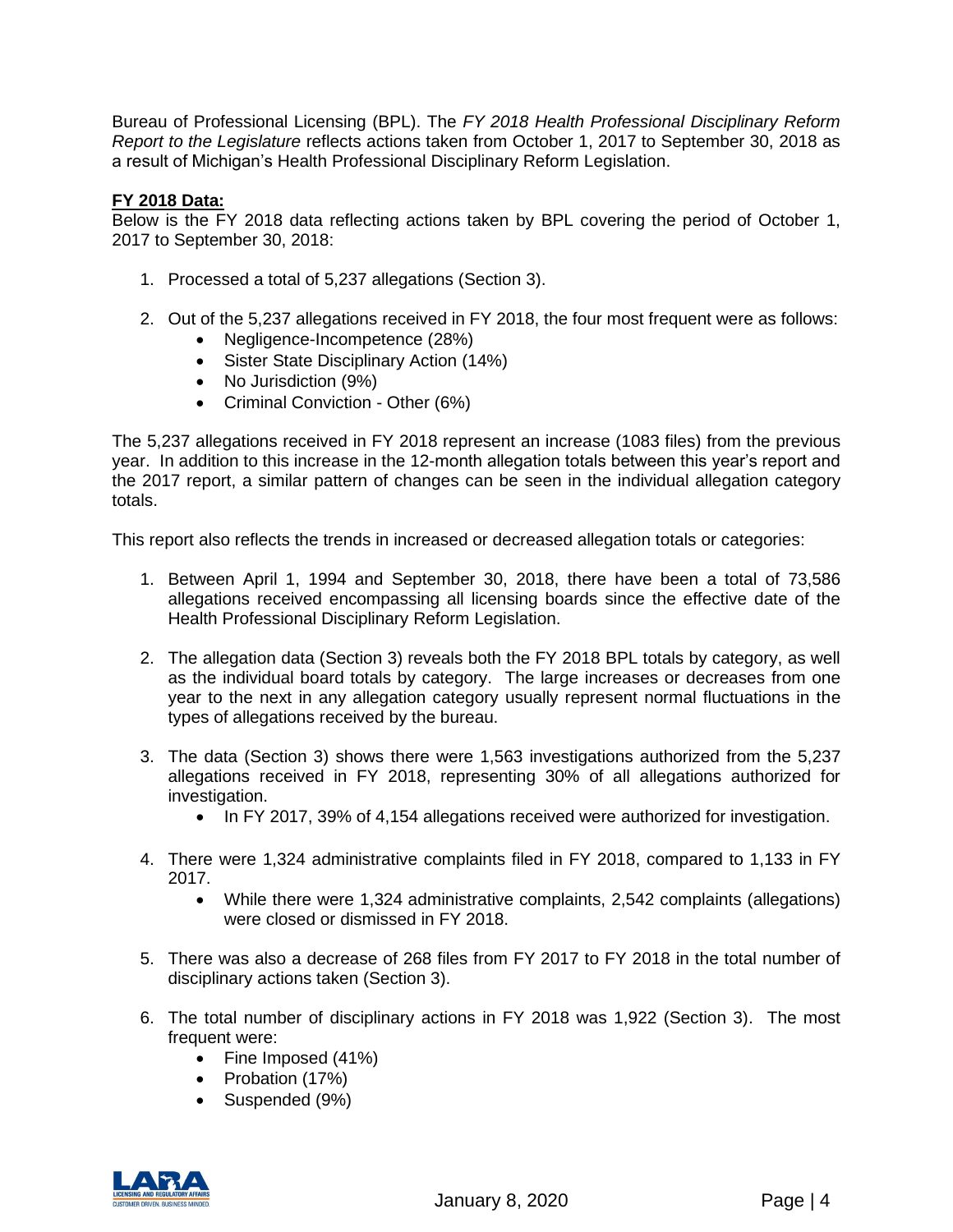- Summary Suspension (8%)
- 7. A breakdown of the top 4 categories among the 239 files exceeding time frames in FY 2018 (Section 3) were in the following categories:
	- Negligence-Incompetence (57%)
	- Negligence-Incompetence Malpractice (20%)
	- Sexual Misconduct (6%)
	- Unlicensed Person (3%)

These file categories represent the type of files that often require extensive documented research, subpoena requests, expert evaluations, and investigation. Due to the extensive amount of time needed for these types of investigations, the file often exceeds the Bureau's designated time frames where an extension is requested.

- 8. In FY 2018 there were 1,563 Investigations Authorized, and 1,448 Investigations Conducted.
- 9. In FY 2018 there were 1,324 Complaints Issued, and 1,563 Investigations Authorized. There are more investigations authorized in FY 2018 than complaints issued due to a carry-over of complaints that were issued in FY 2017 that resulted in investigations being authorized in FY 2018.
- 10. In FY 2018 there were 1,922 Disciplinary Actions rendered, while the fiscal year also contained 1,038 DSC Rendered Decisions. The volume of Disciplinary Actions, compared to DSC Rendered Decisions, is attributable to the fact that 1 DSC (Disciplinary Subcommittee) Rendered Decision, often contains more than one Disciplinary Action.
- 11. Please note, the information contained within this report contains corrected data that was compiled after the Bureau recognized an error in the manner with which information regarding continuing education allegations was previously being compiled for this fiscal year. This revised report, completed in January of 2020, represents corrected disciplinary information for FY 2018.